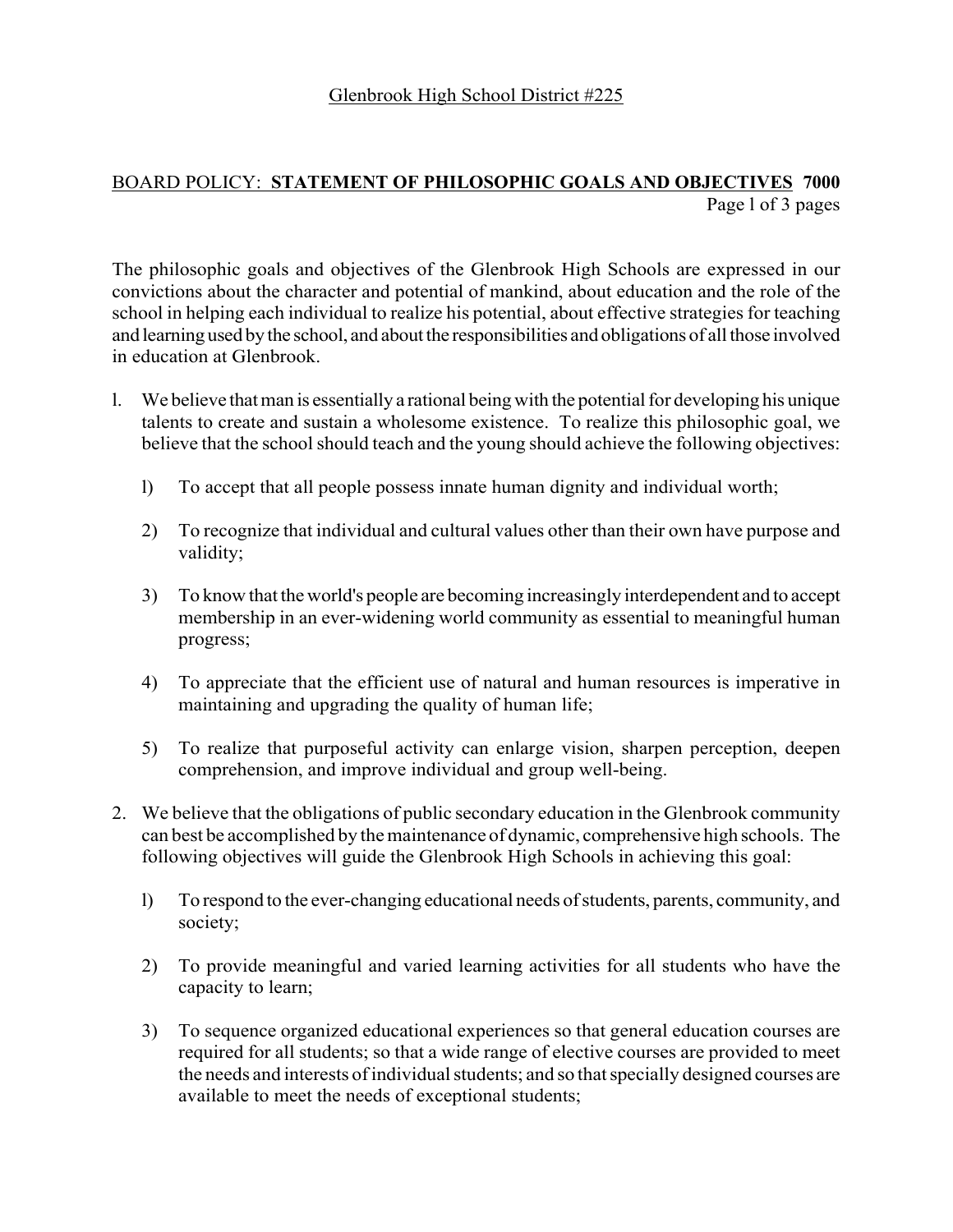## BOARD POLICY: **STATEMENT OF PHILOSOPHIC GOALS AND OBJECTIVES 7000** Page 2 of 3 pages

- 4) To create class and extraclass activities which help students cope with and enjoy adolescence and which help prepare them for future rights, responsibilities and privileges;
- 5) To require that all students demonstrate a basic knowledge and the learning skills essential for their future as contributing members of a democratic society;
- 6) To cultivate in every student both comprehension and appreciation of the history and culture of the United States of America.
- 3. We believe that strategies for teaching and learning in the Glenbrook High Schools should reflect creativity, flexibility, sensitivity, and accountability. The following objectives will guide the Glenbrook High Schools in achieving this goal:
	- l) To recognize that students learn different things in different ways at different rates, and to organize the instructional program on this basis;
	- 2) To encourage varied and versatile teaching methods, classroom organization, length of class periods, and learning objectives;
	- 3) To create alternative learning environments for students with exceptional needs;
	- 4) To reflect the best contemporary research in program design, curriculum offerings, course content, and teaching methods;
	- 5) To complement and support regular classroom activities by utilizing the resources of the community for field trips, guest lecturers, and visiting consultants;
	- 6) To emphasize that the active nature of learning depends upon teacher inspiration and student discipline in terms of concentration, time, and energy.
- 4. We believe that sustaining quality education programs in our schools imposes specific responsibility for and the cooperation of all who are involved in the education process. The following objectives will guide the Glenbrook High Schools in achieving this goal:
	- l) To accept that student responsibility goes beyond the mere obligation to attend school. It assumes active participation in the learning process and responsible school citizenship.
	- 2) To accept that teacher responsibility goes beyond subject matter competence and acceptable teaching techniques. It assumes an active, demonstrable interest in and concern for students in the school which transcend the classroom. Teachers serve as ever-present exemplars of commitment, dedication, interest, aspirations, and conduct.